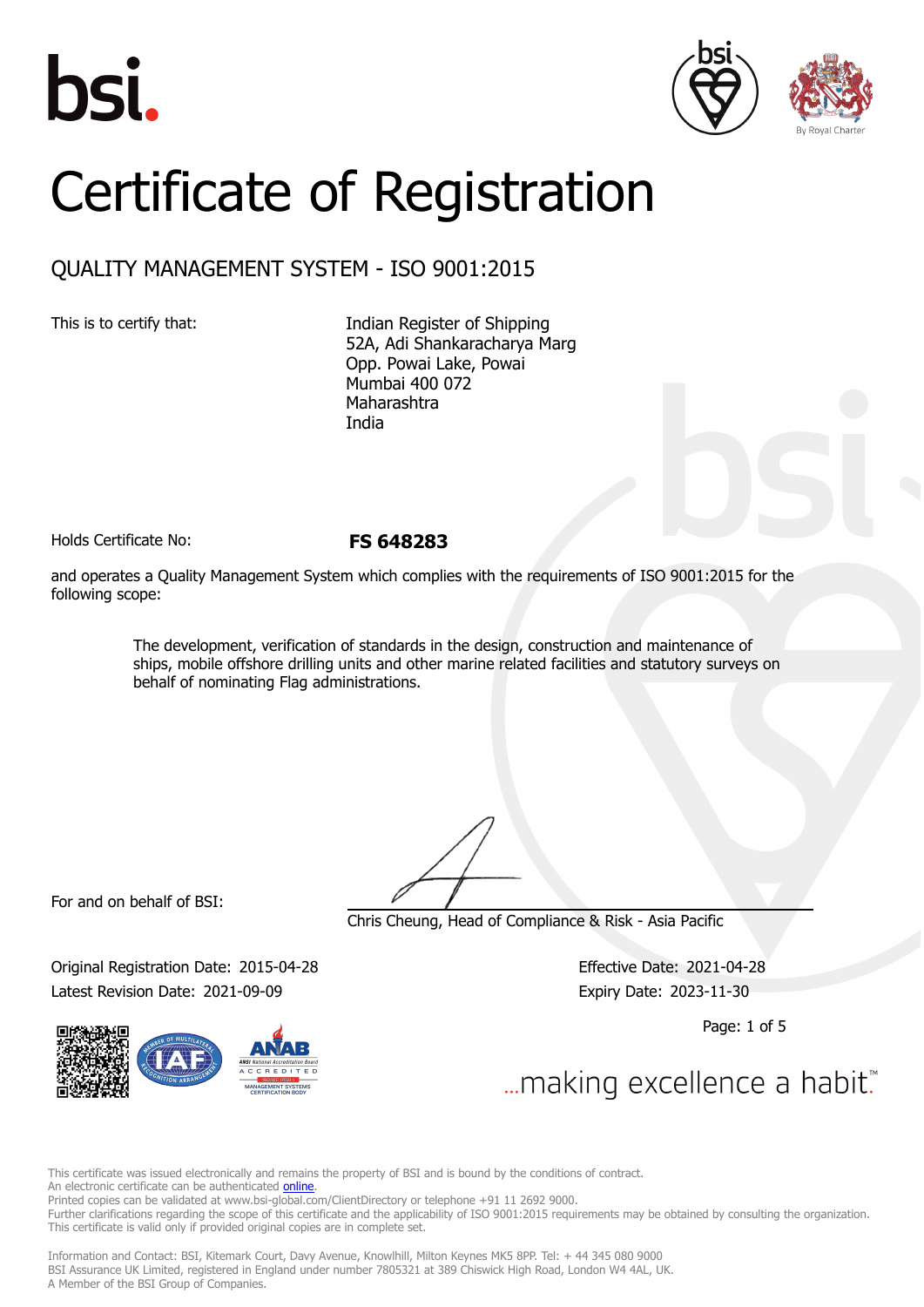Indian Register of Shipping 52A, Adi Shankaracharya Marg Opp. Powai Lake, Powai Mumbai 400 072 Maharashtra India Top management, MR and quality assurance, new construction, ships in service and related statutory services, research and rules development, administration and human resources, training, information technology, purchase, library, type approval scheme, off shore services and marine advisory services Indian Register of Shipping Chennai Survey Station KGN Towers, No. 62, Ethiraj Salai, 6th Floor, B Wing, Egmore Chennai 600 008 Tamil Nadu India Survey activities for ships in service, new constructions and related statutory services and type approval scheme Indian Register of Shipping Goa Survey Station Gabmar Apartments Opp. St. Andrews Church Vasco-da-Gama 403 802 Goa India Survey activities for ships in service, new constructions and related statutory services and type approval scheme Indian Register of Shipping Kandla Survey Station 1st Floor, Sunrise House, Plot No 158 , DC-2 Gandhidham Kutch, 370 201 **Gujarat** India Survey activities for ships in service, new constructions and related statutory services and type approval scheme Indian Register of Shipping Kochi Survey Station Puthuran Plaza, 6th Floor Door no: 40/483 S KPCC Junction, M.G. Road Ernakulam 682 011 Kerala India Survey activities for ships in service, new constructions and related statutory services and type approval scheme Location **Exercise 2018 Location Registered Activities** 

Original Registration Date: 2015-04-28 Effective Date: 2021-04-28 Latest Revision Date: 2021-09-09 expiry Date: 2023-11-30

Page: 2 of 5

This certificate was issued electronically and remains the property of BSI and is bound by the conditions of contract. An electronic certificate can be authenticated **[online](https://pgplus.bsigroup.com/CertificateValidation/CertificateValidator.aspx?CertificateNumber=FS+648283&ReIssueDate=09%2f09%2f2021&Template=india_en)**. Printed copies can be validated at www.bsi-global.com/ClientDirectory or telephone +91 11 2692 9000.

Further clarifications regarding the scope of this certificate and the applicability of ISO 9001:2015 requirements may be obtained by consulting the organization. This certificate is valid only if provided original copies are in complete set.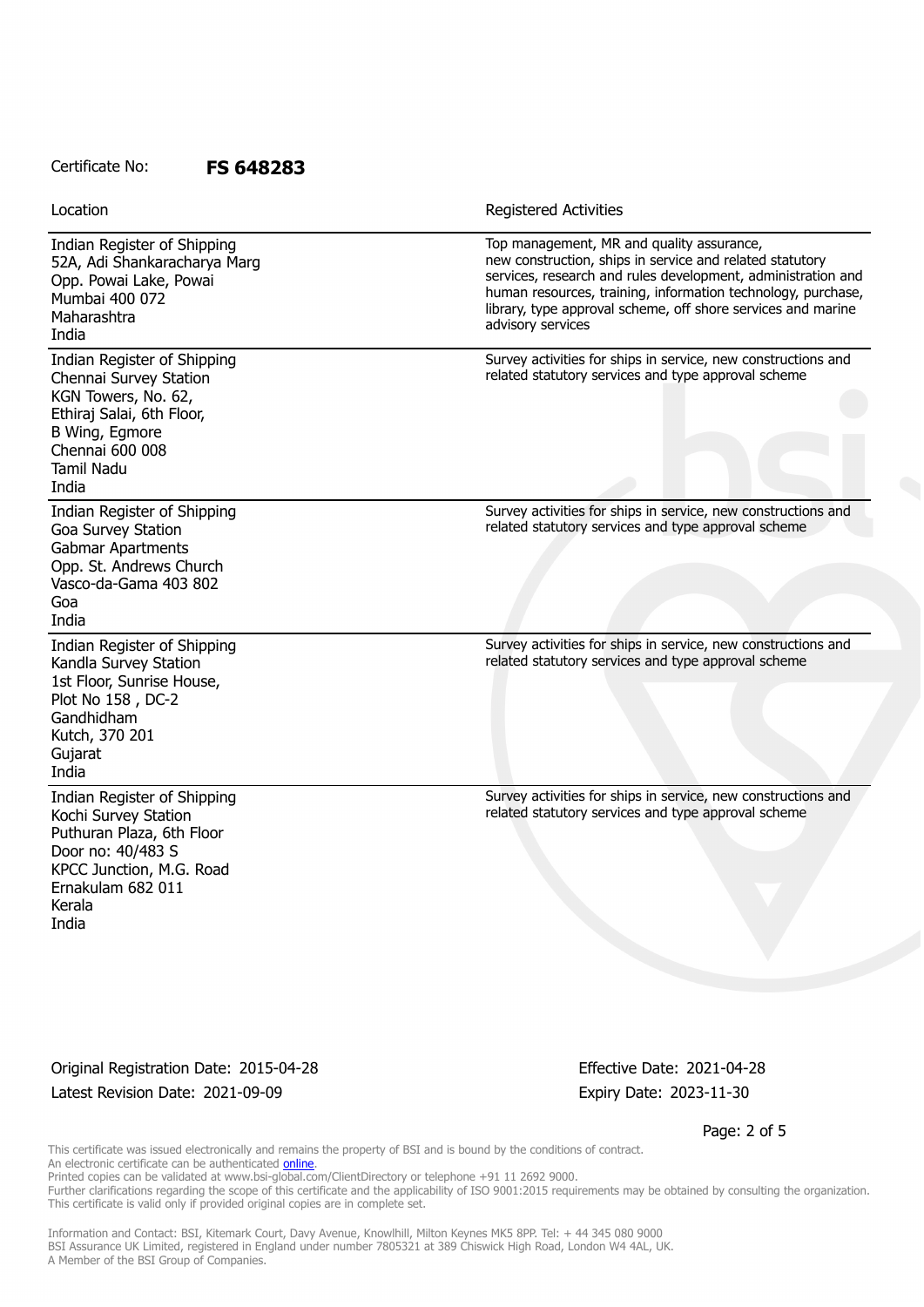| Location                                                                                                                                                                                            | Registered Activities                                                                                                |
|-----------------------------------------------------------------------------------------------------------------------------------------------------------------------------------------------------|----------------------------------------------------------------------------------------------------------------------|
| Indian Register of Shipping<br>Kolkata Survey Station:<br>" Diamond Heritage ", Unit 710 & 711,<br>7th Floor, 16, Strand Road,<br>Kolkata 700 001<br>West Bengal<br>India                           | Survey activities for ships in service, new construction and<br>related statutory services and type approval scheme. |
| Indian Register of Shipping<br>Mumbai Survey Station<br>72, Maker Towers<br>F 7th Floor, Cuffe Parade<br>Mumbai 400 005<br>Maharashtra<br>India                                                     | Survey activities for ships in service, new constructions and<br>related statutory services and type approval scheme |
| Indian Register of Shipping<br>Port Blair Survey Station<br>Gr. Floor of MMD Building<br>Behind G.B. Pant Hospital Shahid Road<br>Atlanta Point<br>Port Blair 744 101<br>Andaman & Nicobar<br>India | Survey activities for ships in service, new constructions and<br>related statutory services and type approval scheme |
| Indian Register of Shipping<br>Visakhapatnam Survey Station<br>D.No. 7-18-1<br>Kirlampudi Layout<br>Waltair Uplands<br>Visakhapatnam 530 017<br>Andhra Pradesh<br>India                             | Survey activities for ships in service, new constructions and<br>related statutory services and type approval scheme |
| Indian Register of Shipping<br>Qingdao Survey Station<br>Room No. 23E<br>Hua Ren International, Jia No. 2<br>Shangdong Road<br>Qingdao 266 071<br>China                                             | Survey activities for ships in service, new constructions and<br>related statutory services and type approval scheme |

Original Registration Date: 2015-04-28 Effective Date: 2021-04-28 Latest Revision Date: 2021-09-09 Expiry Date: 2023-11-30

Page: 3 of 5

This certificate was issued electronically and remains the property of BSI and is bound by the conditions of contract. An electronic certificate can be authenticated [online](https://pgplus.bsigroup.com/CertificateValidation/CertificateValidator.aspx?CertificateNumber=FS+648283&ReIssueDate=09%2f09%2f2021&Template=india_en). Printed copies can be validated at www.bsi-global.com/ClientDirectory or telephone +91 11 2692 9000.

Further clarifications regarding the scope of this certificate and the applicability of ISO 9001:2015 requirements may be obtained by consulting the organization. This certificate is valid only if provided original copies are in complete set.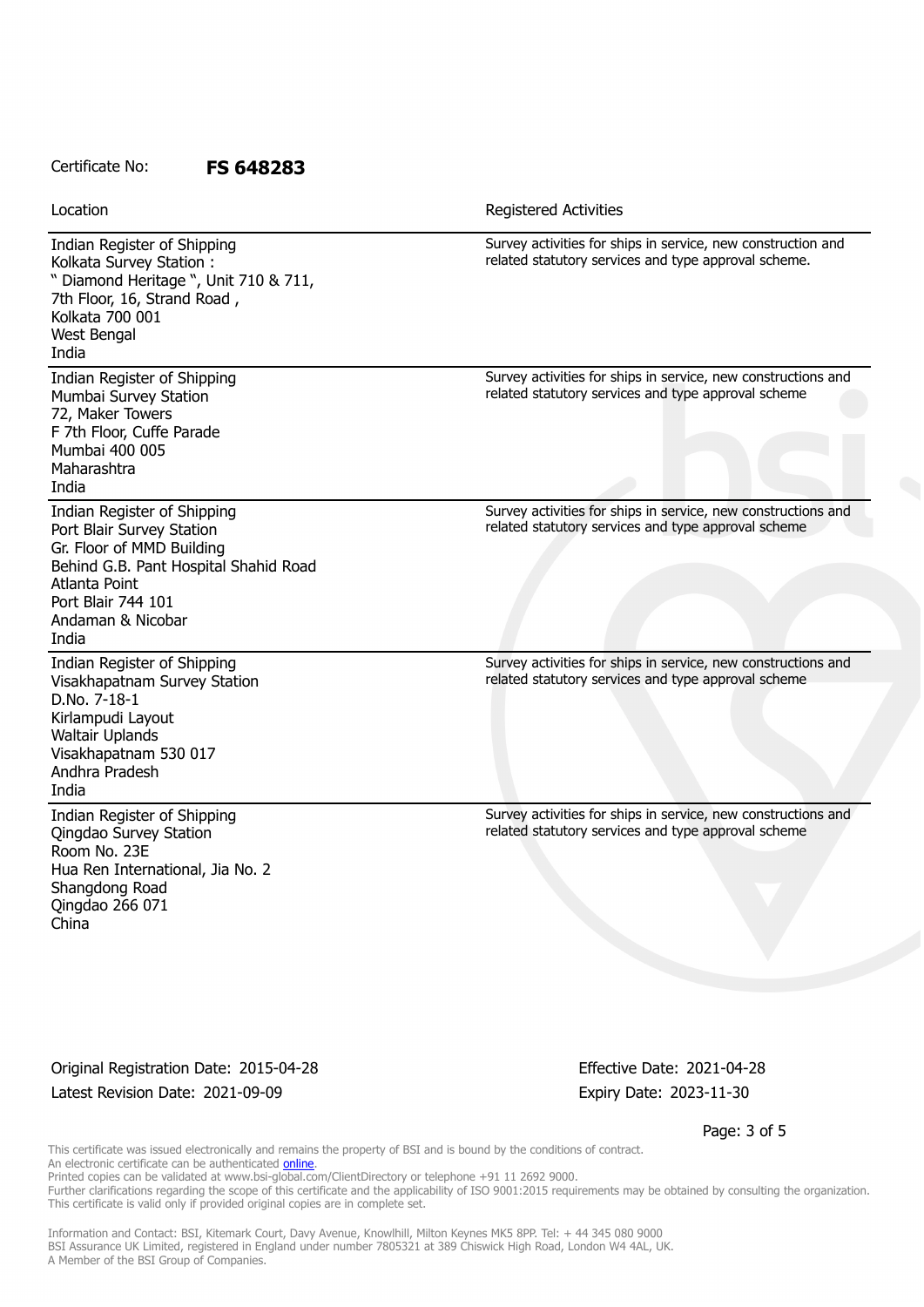| Location                                                                                                                                              | <b>Registered Activities</b>                                                                                         |
|-------------------------------------------------------------------------------------------------------------------------------------------------------|----------------------------------------------------------------------------------------------------------------------|
| Indian Register of Shipping<br>Colombo Survey Station<br>Level 7, HNB Towers 479,<br>T.B Jayah Mawatha,<br>Colombo 10<br>Sri Lanka                    | Survey activities for ships in service, new constructions and<br>related statutory services and type approval scheme |
| Indian Register of Shipping<br>Dubai Survey Station<br>Aspect Tower, Zone A<br>Unit 701, Business Bay 103 713<br>Dubai<br><b>United Arab Emirates</b> | Survey activities for ships in service, new constructions and<br>related statutory services and type approval scheme |
| Indian Register of Shipping<br>Piraeus Survey Station<br>14, Scouze<br>Piraeus 185 36<br>Greece                                                       | Survey activities for ships in service, new constructions and<br>related statutory services and type approval scheme |
| Indian Register of Shipping<br>Houston Survey Station<br>1306 Kingwood Drive<br>Suite H Kingwood<br>Houston 77339<br><b>Texas</b><br><b>USA</b>       | Survey activities for ships in service, new constructions and<br>related statutory services and type approval scheme |
| Indian Register of Shipping<br>London Survey Station:<br>Office No. 412/413 30 Moorgate London,<br>London EC2R 6PJ<br>United Kingdom                  | Survey activities for ships in service, new construction and<br>related statutory services and type approval scheme. |
| Indian Register of Shipping<br>Singapore Survey Station<br>96, Robinson Road, 15-04<br>SIF Building 068 899<br>Singapore                              | Survey activities for ships in service, new constructions and<br>related statutory services and type approval scheme |

Original Registration Date: 2015-04-28 Effective Date: 2021-04-28 Latest Revision Date: 2021-09-09 Expiry Date: 2023-11-30

Page: 4 of 5

This certificate was issued electronically and remains the property of BSI and is bound by the conditions of contract. An electronic certificate can be authenticated [online](https://pgplus.bsigroup.com/CertificateValidation/CertificateValidator.aspx?CertificateNumber=FS+648283&ReIssueDate=09%2f09%2f2021&Template=india_en).

Printed copies can be validated at www.bsi-global.com/ClientDirectory or telephone +91 11 2692 9000.

Further clarifications regarding the scope of this certificate and the applicability of ISO 9001:2015 requirements may be obtained by consulting the organization. This certificate is valid only if provided original copies are in complete set.